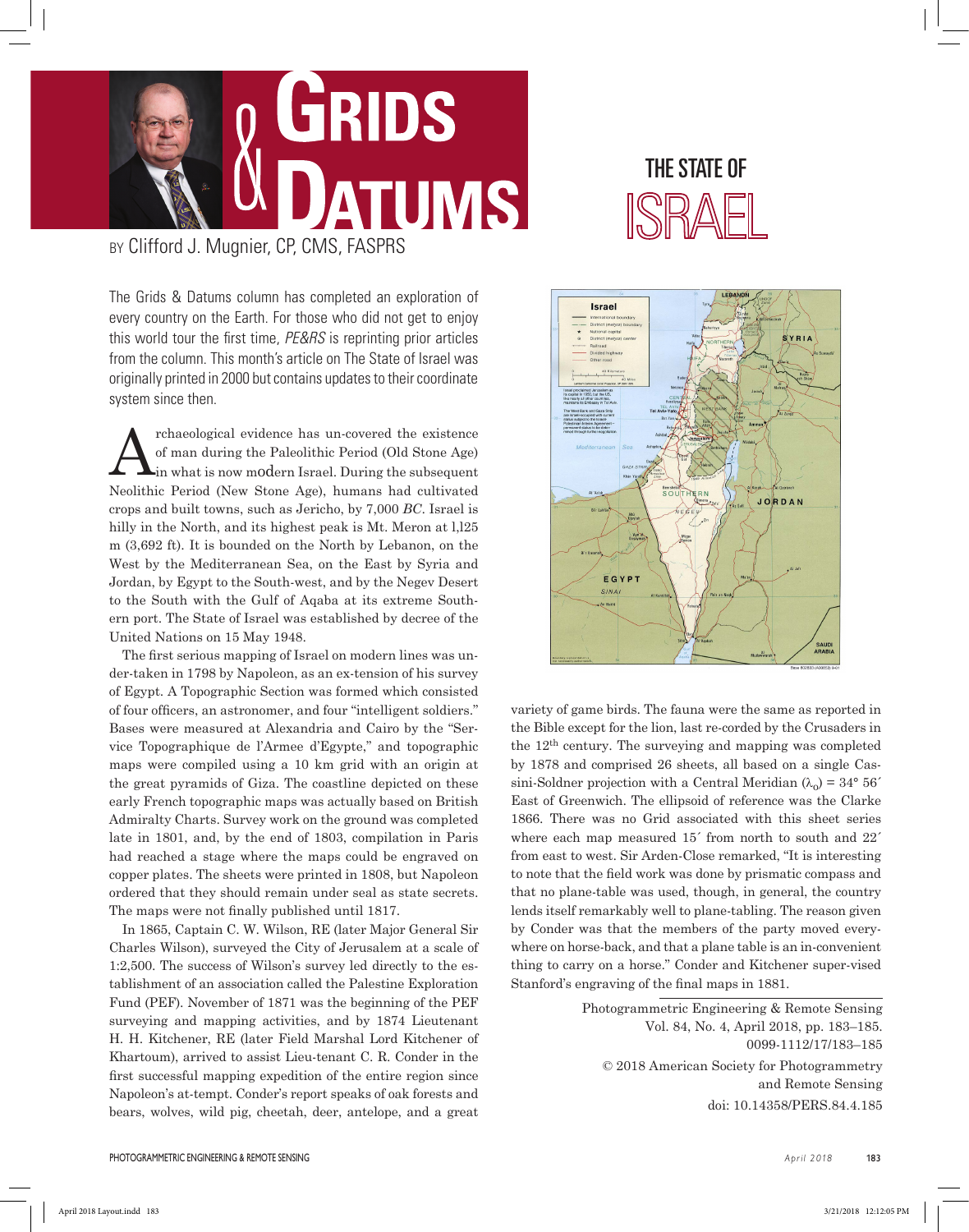In 1883-4, Kitchener accompanied an expedition and carried out a triangulation from a base at Aqaba to the Dead Sea, connecting it with the original Palestine control frame-work near Beersheba. In December 1913, Captain S. F. Newcomb, RE was given charge of a large surveying and archeological expedition which started in Gaza and was to cover the entire Sinai Peninsula. One member of that expedition included T. E. Lawrence, later known as Lawrence of Arabia! Close remarked, "It was doubtless the experience which Lawrence gained on this expedition that justified his being commissioned into the Director-ate of Military Survey in September 1914, where he was immediately involved in the compilation of the map of Sinai." Lawrence's carto-graphic drafting work of Israel be-tween Gaza and Aqaba was per-formed in Cairo where he also interviewed prisoners, processed intelligence data from agents behind enemy lines, and produced a handbook on the Turkish Army.

Although a gridded version (referenced to the Bessel 1841 ellipsoid) of Conder's one-inch to the mile map series was used by the Egyptian Expeditionary Force during W.W. I, there was also a need for larger scale maps of the Palestine for artillery and tactical purposes. The Brit-ish Forces had no town maps of some of the key towns of Palestine. Towns situated beyond the front line, such as Gaza, Beersheba, Ramleh, and others were photo-graphed by the Aerial Squadrons and maps of those towns were made. The first map, that of Gaza, was produced on 25 January 1917, and was probably the first town-map ever made using aerial photographs. Other maps produced during 1918, such as those of Nablus and El-Kerek ,were maps that demonstrated a new solution to the problem of the use of aerial photographs for the purpose of mapping towns situated in hilly areas. Town-maps for the Palestine Front were an immediate necessity, not an academic exercise, and the war served as an immediate catalyst. The new Survey of Pales-tine department (now the Survey of Israel) was established by the Occu-pied Enemy Territory Administration after the war, and therefore inherited some good topographic maps. They were then able to concentrate on improving the triangulation network and connecting it with the French triangulation in Syria, as well as carrying out cadastral surveys for land settlement.

Under the post-WWI Mandate, Lebanon and Syria (the Levant) were protectorates of France, while Israel and Jordan, collectively called Palestine and Trans-Jordan, were protectorates of Great Britain. As a result, the northern reaches of Israel are also covered by the Levant Zone. This is a particularly difficult Grid system because it was developed by General Sevki of Syria and is based on the French Army Truncated Cubic Lambert (partially) Con-formal Conic. Earlier Turkish Otto-man topographic maps of the Levant, northern Israel, and the Palestine were on the Turkish Bonne Grid. The joins and transformations among the Levant Zone, the Turkish Bonne, and the Palestine Grid (mentioned below) are the source of de-cades of computational heartburn for cartographers; not to mention my graduate students' homework problems . . . .

John W. Hagar, formerly with DMA/NIMA, offered that the Palestine Da-tum of 1928 has its origin at station Number 2 where:  $\Phi_0 = 31^{\circ} 18' 06.27''$  North,  $\Lambda_0 = 34^{\circ} 31' 42.02''$  East of Greenwich, the ellipsoid of reference is the Clarke 1880 where  $a = 6,378,300.789$  meters,  $1/*f* = 293.466004983713280$ , and elevation = 98.9 m. The Cassini-Soldner Civil Grid of 1933 (origin adopted is the principal point 82´M (Jerusalem)) having the geographic coordinates  $\phi_0 = 31^\circ 44' 02.749'' N$ ,  $\lambda_0 = 35^\circ 12'$ 39.29" East of Greenwich + 04.200" E = 35° 12´ 43.490". The addition of 04.200" to the longitude is in accordance with the decision in 1928 to adopt the French value for the longitude at the points of junction 73´M and 98´M in the north, and to correct all Palestine longitudes accordingly. Palestine longitudes were originally based on those of Egypt at the Transit of Venus station, and a correction of 3.45" was indicated to the Egyptian longitudes. Imara Base (1´M or 5´DM) is the original false origin of the Grid coordinates (i.e.,  $FN = FE$ = 100 km) for the Cassini-Soldner Civil Grid. Final implemented Cassini-Soldner False Easting is then 170,251.555 m, False Northing = 126,867.909 m.

A military version of this system based on the Gauss-Krüger Transverse Mercator is identical to the Civil Cassini-Soldner Grid, except for the False Easting at False Origin where 1,000,000 meters is added, and for coordinates used for the southern Sinai while it was still occupied by the Israelis, an additional 1,000,000 meters was added south of the South False Origin! Of course, that is now defunct.

Hagar further observed that, "I don't normally pay much attention to the limits of a Grid but here it might be of interest. North is the 150,000 meter Northing Grid line of the Levant Zone. This was redefined, probably as a line of latitude, when the Levant Zone was eliminated. East is the meridian of 39° E. South is a loxodrome from  $19^{\circ}$  N,  $39^{\circ}$  E to  $26^{\circ}$  45' N,  $35^{\circ}$  E, thence west on parallel of 26° 45´ N to 70,000 meter Easting Grid line. West is the 70,000 meter Easting Grid line. You will see that the Grid is not symmetrical east and west and thus can be extended into the Sinai which is precisely what Israel did when they occupied the Sinai." I have noticed that ellipsoidal loxodromes will warm a professor's heart, but they generally drive cartographers, and graduate students, nuts!

About 10 years ago, I was teaching my once every other year grad course in coordinate systems. On the occasion of a 3-day weekend, I assigned a computational problem for intersecting ellipsoidal loxodromes with grid lines of a constant value as are found for offshore oil leases in the Gulf of Mexico as well as the Palestine Grid limits. The problem is particularly involved be-cause it is iterative between isometric space and in this Louisiana in-stance, Gauss-Krüger space for UTM. On the first day of class after the holiday, I had the students pass their homework solutions up to me. They then nervously asked me to show the solution on the black-board. I complied, filling about three blackboards with the computational solution. One of the students in class then asserted, "Yes sir, that is correct." Stunned, I thanked the lady graduate student for the validation! (She later got an "A"